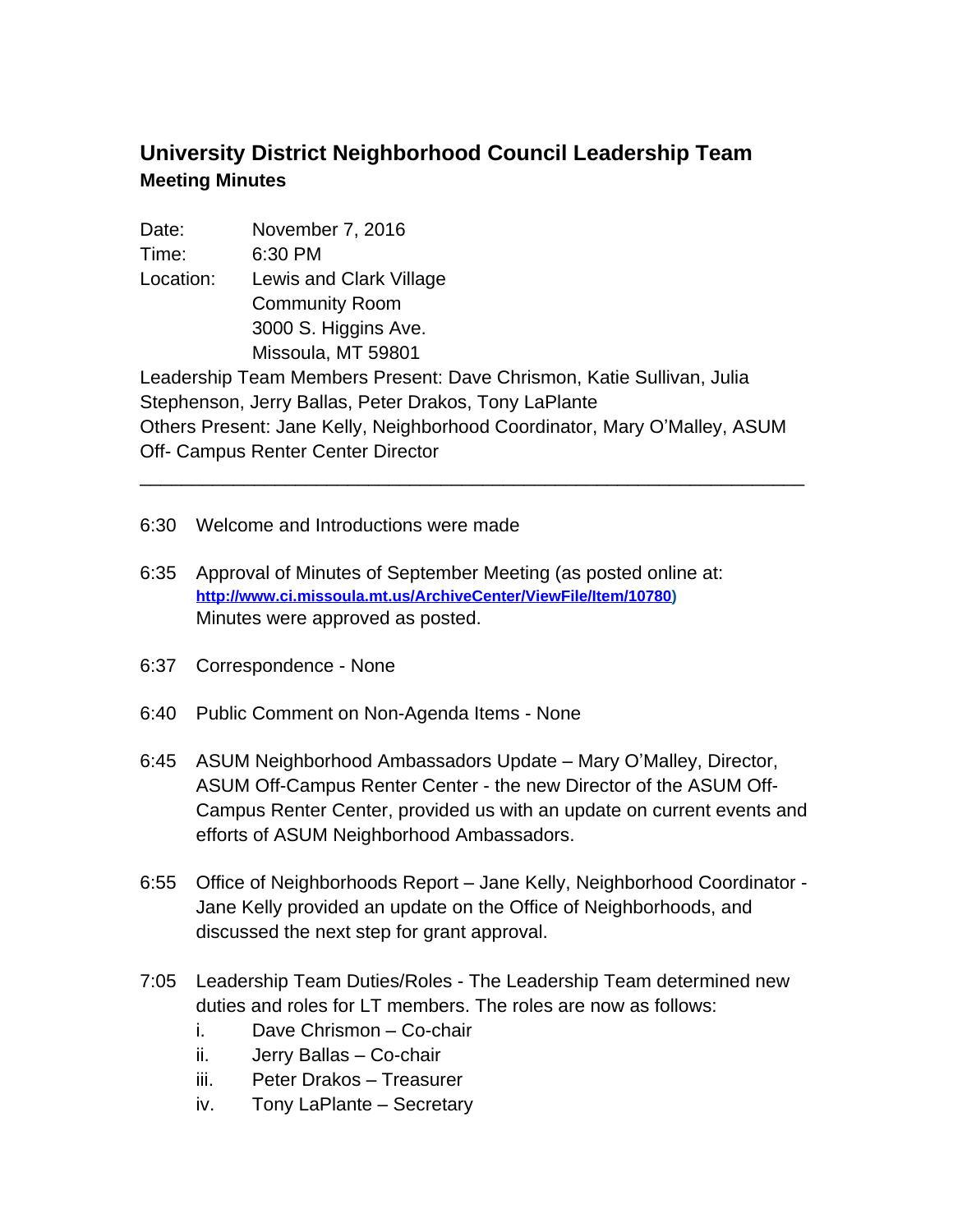- v. Dave Chrismon Community Forum Representative
- vi. Katie Sullivan Community Forum Alternate
- 7:10 Report on Jeannette Rankin Park Work and Grant Julie Stephenson and Dave Chrismon - Dave Chrismon reviewed the LT's grant request for \$2,200.00 which will go towards improvements to J. Ranking Park if approved. Julie Stephenson provided an update on the park's renovation timeline.
- 7:20 Community Forum Report Dave Chrismon reported on the latest Community Forum and the Leadership Team discussed.
- 7:30 Recap of General Meeting The LT reviewed the October General Meeting.
- 7:40 Neighborhood Priorities The LT reviewed the results of the neighborhood priorities activity that was conducted at the October General Meeting. Each LT member chose a priority to research for future discussion. The selections are as follows:
	- i. Tree removal, replacement and more planting/maintenance Dave Chrismon
	- ii. Tourist homes all LT members
	- iii. Trash can containers enforcement Katie Sullivan
	- iv. Sidewalk snow removal and sidewalk maintenance Julie Stephenson, Dave Chrismon and Mary O'Malley
	- v. Trail head signs/improvements Jeff Birkby
	- vi. Noise issues Mary O'Malley
	- vii. Trash and furniture in yards/alleys Tony LaPlante
	- viii. Support of neighborhood business Tony LaPlante
- 7:50 Next Leadership Team Meeting to be determined.
- 7:55 Adjournment None